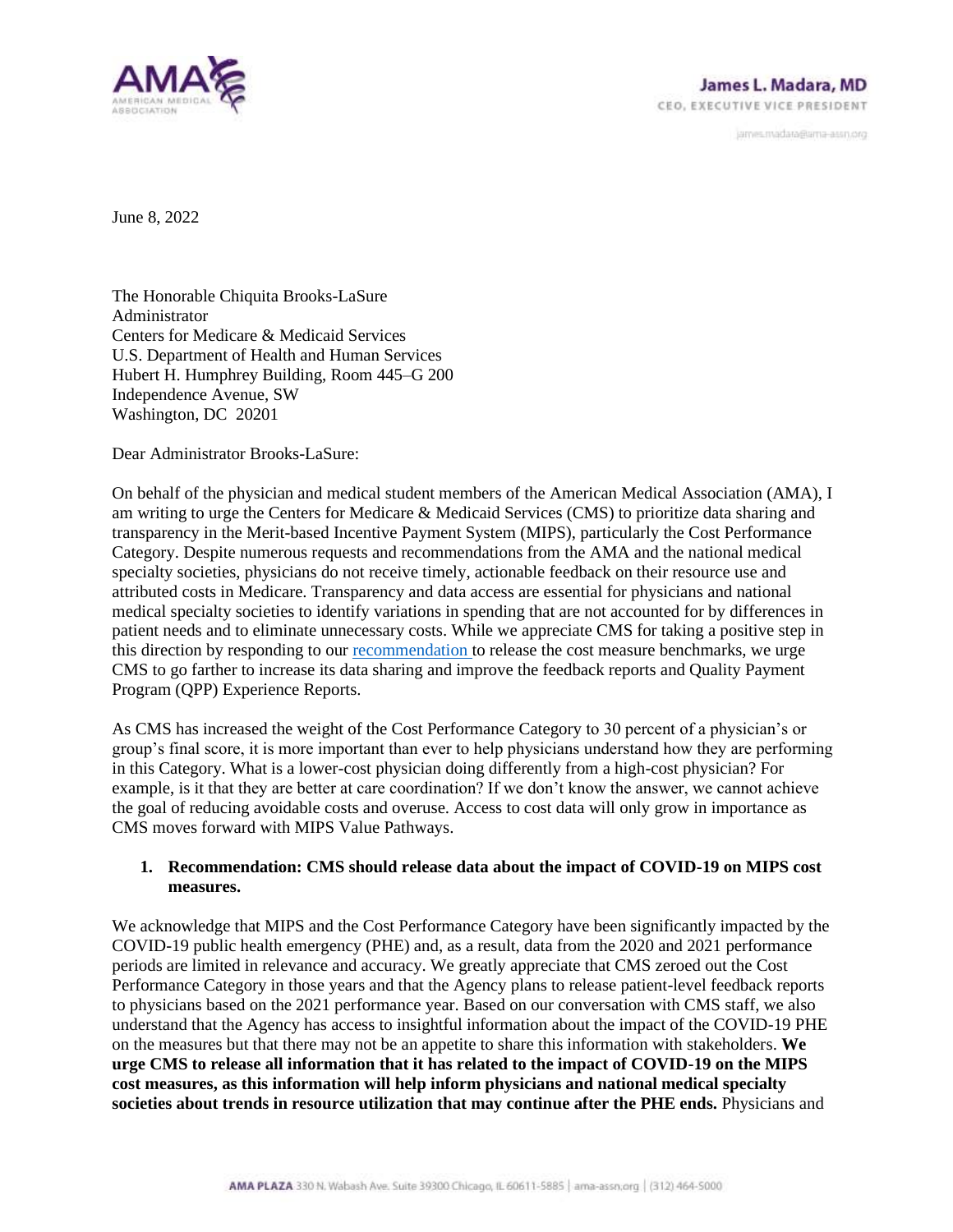The Honorable Chiquita Brooks-LaSure June 8, 2022 Page 2

national medical specialty societies are keen to understand the impact of the pandemic by measure, by participation type, by specialty, and by region.

## **2. Recommendation: In addition to retroactively publishing cost measure benchmarks, CMS should provide benchmarking and attribution data on a rolling basis during the performance period.**

While we appreciate that CMS has retroactively published the cost measure benchmarks, we believe CMS must take steps to inform physicians about their target spending and patient population throughout the measurement period. **We urge CMS to make cost measure benchmarks available on a rolling, close to real-time basis during the actual measurement year, taking into account sample sizes, billing delays, and perhaps using ranges, not specific numeric targets, for performance and payment.** If providing rolling benchmark information is not yet feasible, CMS should, at a minimum, run the measures based on three prior years' Medicare claims data and publish the benchmarks for informational purposes. This is especially critical when CMS introduces new cost measures to MIPS as physicians have no reference point for the benchmarks.

**CMS should also provide patient attribution information to physicians on a rolling, close to realtime basis during the current measurement year.** Because the cost measures utilize new and complex attribution methodologies, there is significant uncertainty about which patients will be attributed to each measure. If CMS is not yet able to provide attribution information during the current measurement year, we recommend that CMS simulate the attribution methodology on three prior years' Medicare claims data and provide this information to physicians so they can become familiar with the attribution methodology, their attributed patient population, and any turnover in their patient relationships from year to year. CMS should provide this information regardless of whether a physician falls above or below the case minimum to increase awareness of the measures. One effective way to display and disseminate this information to practicing physicians would be through the QPP portal.

## **3. Recommendation: CMS should provide interactive, affordable ways for physicians to analyze their MIPS Feedback Reports to understand and improve their performance.**

We recognize the challenge of balancing the goal of providing as much data as possible with the goal of simplicity and enhanced usability. We appreciate CMS' efforts to provide more detailed data in the MIPS Feedback Reports, such as demographic and clinical characteristics for attributed beneficiaries, costs related to services billed by the clinician, and utilization of hospital and post-acute care. However, this information can be difficult to interpret and act upon because it is not accompanied by comparisons, definitions, or summaries to help identify trends across the data. CMS should look to the field-testing reports prepared during the development of new cost measures as a good example of a detailed report including actionable data for physicians.

**We continue to urge CMS to present claims data in conjunction with more digestible elements, such as summaries, so physicians can easily understand what they are being measured on, how they are performing relative to other similar physicians, and what they are supposed to be doing with this data to improve their performance and reduce costs.** With episode-based cost measures, there will be opportunities to distill the data around an episode, condition, or specialty to improve the actionability of the information. Also, to assist physicians with accessing and reviewing claims data, CMS should partner with its technical support contractors.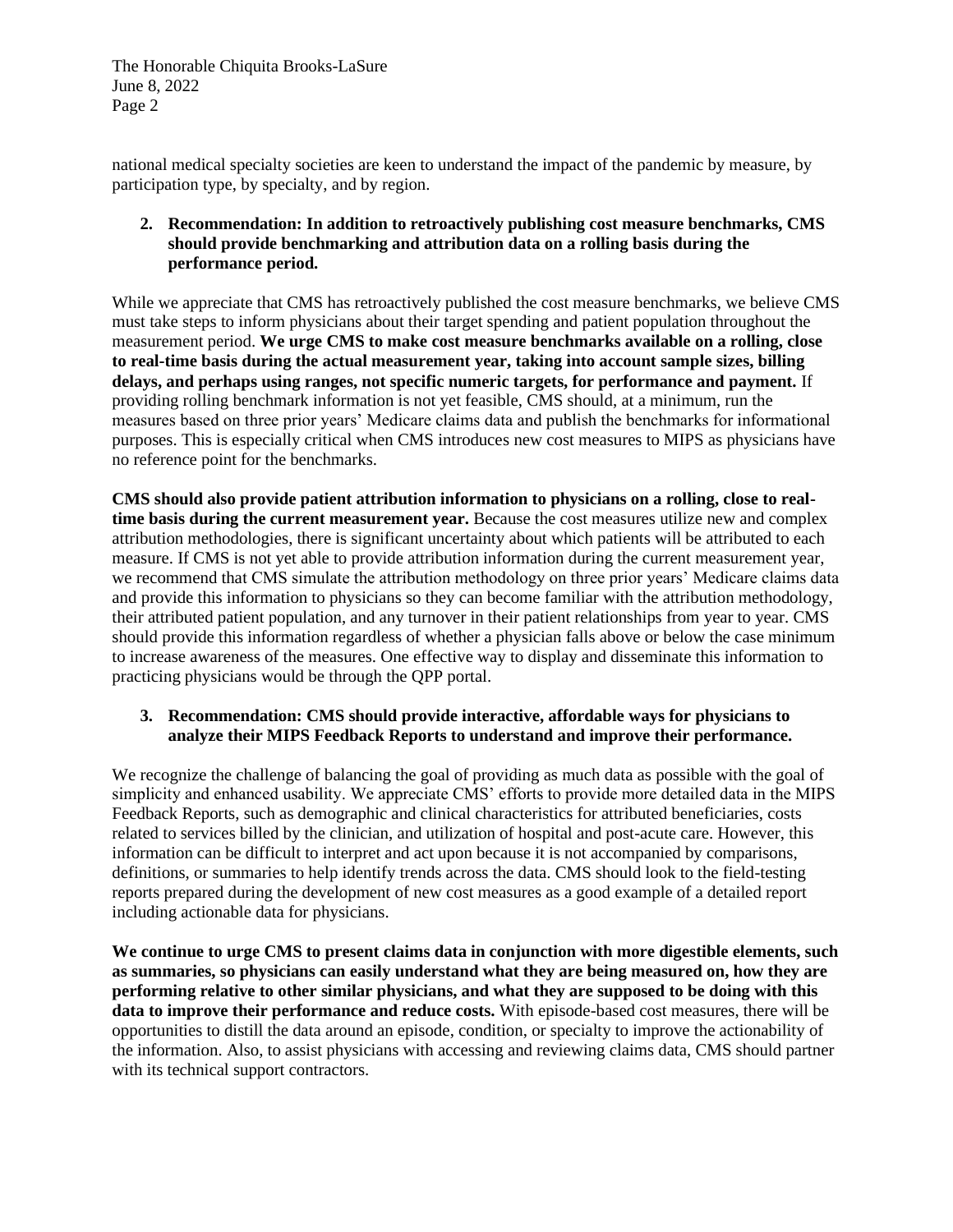The Honorable Chiquita Brooks-LaSure June 8, 2022 Page 3

Physicians need to see and learn from a wide variety of scenarios to understand the new cost measures. A gamification approach, using CMS-developed tools, which enables them to create "synthetic" patients and apply therapies and see how the expected costs would change would be very helpful as they strive to balance cost, quality, and risk.

**4. Recommendation: CMS should immediately release the 2019 QPP Public Use File (PUF) and provide detailed data from both QPP and claims data sources in the QPP Experience Report to help specialty societies educate their members about episode-based cost measures and to develop and maintain corresponding quality measures, alternative payment models (APMs), and MIPS Value Pathways (MVPs).**

Stakeholders remain in the dark about the trends in the 2019 QPP, as CMS has yet to release either a QPP Experience Report Appendix or QPP PUF. To make matters worse, CMS and its contractor, Acumen, LLC, requested comments on the first episode-based measures, which went into effect in 2019, but comments were due prior to release of any resources providing data on how physicians performed on the episode-based cost measures in MIPS. **We urge CMS to immediately release the 2019 PUF with detailed information about how physicians participated in and performed in MIPS in the 2019 performance period.** 

Moreover, the AMA has consistently heard that it is challenging for members of the general public to navigate the PUF and even more challenging to draw conclusions at an aggregate level about how specific specialties are being impacted by specific cost measures. When the Value-based Payment Modifier was still in effect, CMS released more detailed specialty-specific performance data. **We urge CMS to provide physician specialty societies with detailed QPP and administrative claims data that builds on the Quality and Resource Use Reports (QRURs) from prior programs**. **Specialty societies are eager to delve deeper into the data and analytics to better understand opportunities for efficiency improvements, to educate their members, and to advocate for program changes.** More specialtyspecific and condition-specific data from both the QPP and claims data sources will help specialty societies understand and target opportunities for high-quality, cost-effective care in MIPS, MVPs, and APMs.

The most effective way to provide additional data is to build on the QPP Experience Report and Appendix. The AMA has previously made five [recommendations](https://searchlf.ama-assn.org/letter/documentDownload?uri=%2Funstructured%2Fbinary%2Fletter%2FLETTERS%2F2020-3-4-Letter-to-Verma-re-Improvements-to-Cost-Measure-Development.pdf) to improve the cost measure information provided in the QPP Experience Report and Appendix and is reiterating them again:

- 1. The following data points would be helpful to see reported by specialty. CMS has previously provided specialty-specific breakdowns in the PQRS Experience Reports and Quality and Resource Use Reports (QRURs), which are useful guideposts for the types of data that would be helpful to include in the QPP Experience Report and Appendix.
	- a. Average overall MIPS scores and payment adjustments.
	- b. Average scores for each year in each of the categories.
	- c. Percent of each specialty with negative versus positive payment adjustments.
	- d. Attribution and average scores for cost measures.
- 2. CMS should compare MIPS scores, payment adjustments, category performance, and APM participation rates by site of service.